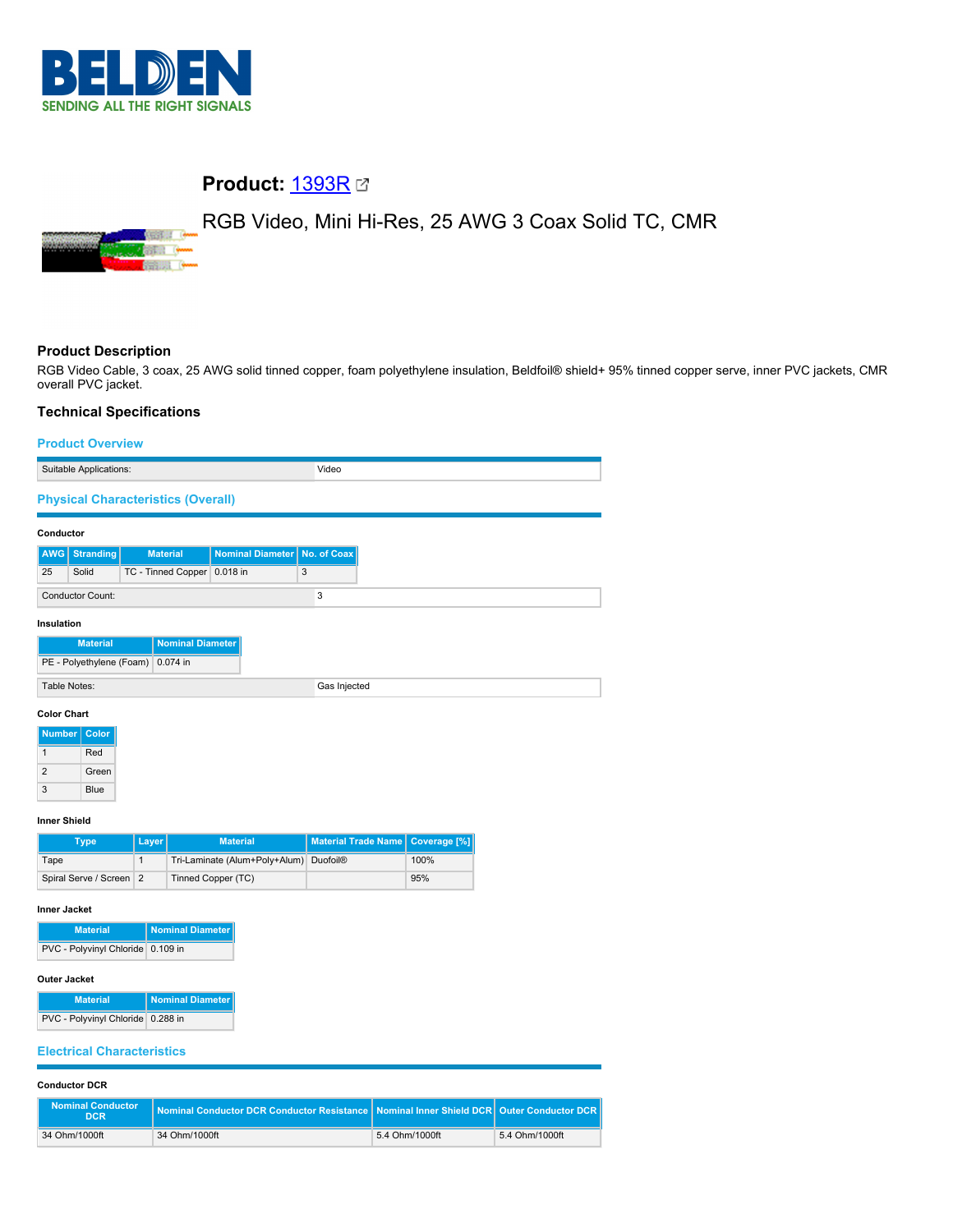# **Capacitance**

| Nom. Capacitance Conductor to Shield |
|--------------------------------------|
| $17$ pF/ft                           |

# **Impedance**

| Nominal Characteristic Impedance |  |
|----------------------------------|--|
| 75 Ohm                           |  |

# **Return Loss (RL)**

|           | Frequency [MHz] Minimum Return (RL) |
|-----------|-------------------------------------|
| 5-850 MHz | 15dB                                |

# **High Frequency (Nominal/Typical)**

|          | <b>Frequency [MHz] Nom. Insertion Loss</b> |
|----------|--------------------------------------------|
| 1 MHz    | 0.52 dB/100ft                              |
| 5 MHz    | 1 17 dB/100ft                              |
| 50 MHz   | 3.7 dB/100ft                               |
| 100 MHz  | 4.9 dB/100ft                               |
| 200 MHz  | 6.7 dB/100ft                               |
| 400 MHz  | 9.5 dB/100ft                               |
| 750 MHz  | 13.4 dB/100ft                              |
| 900 MHz  | 15 dB/100ft                                |
| 1000 MHz | 15.8 dB/100ft                              |
| 3000 MHz | 31.2 dB/100ft                              |

# **Delay**

|              | Nominal Delay   Nominal Velocity of Propagation (VP) [%] |
|--------------|----------------------------------------------------------|
| $1.22$ ns/ft | 83%                                                      |

# **Voltage**

| UL Voltage Rating |
|-------------------|
| 300 V RMS         |

| Electrical Characteristics Notes: | Return Loss: Fixed bridge and termination |
|-----------------------------------|-------------------------------------------|

# **Temperature Range**

| Non-UL Temp Rating:   | $75^{\circ}$ C |
|-----------------------|----------------|
| UL Temp Rating:       | $60^{\circ}$ C |
| Operating Temp Range: | -30°C To +75°C |

## **Mechanical Characteristics**

| <b>Bulk Cable Weight:</b>    | 30 lbs/1000ft     |
|------------------------------|-------------------|
| Max. Pull Tension:           | $37$ lbs          |
| Min Bend Radius (Overall):   | 2.9 <sub>in</sub> |
| Min Bend Radius (Each Coax): | $1.1$ in          |

### **Standards**

| NEC/(UL) Compliance:  | <b>CMR</b>       |
|-----------------------|------------------|
| CEC/C(UL) Compliance: | <b>CMR</b>       |
| RG Type:              | Sub-miniature 59 |

# **Applicable Environmental and Other Programs**

| <b>Environmental Space:</b>                  | Indoor - Riser                |
|----------------------------------------------|-------------------------------|
| EU Directive 2000/53/EC (ELV):               | Yes                           |
| EU Directive 2003/11/EC (BFR):               | Yes                           |
| EU Directive 2011/65/EU (RoHS 2):            | Yes                           |
| EU Directive 2012/19/EU (WEEE):              | Yes                           |
| EU Directive 2015/863/EU (RoHS 2 amendment): | Yes                           |
| EU Directive Compliance:                     | EU Directive 2003/11/EC (BFR) |
| EU CE Mark:                                  | <b>No</b>                     |
| MII Order #39 (China RoHS):                  | Yes                           |